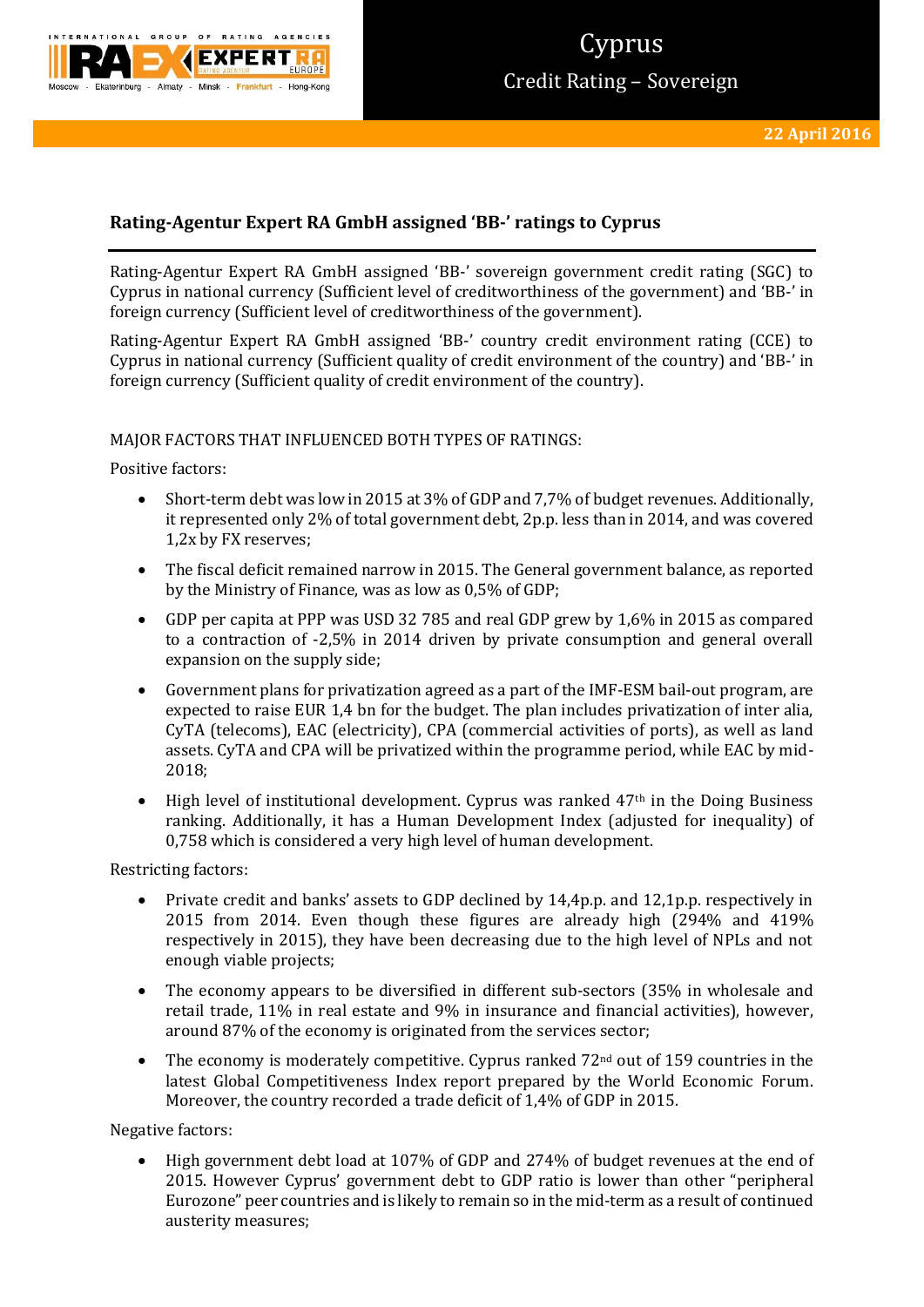

- The banking sector still presents risks for Cypriot economy. The level of non-performing loans is still the main concern for the system. Even though the ratio of NPLs to total loans was reduced marginally by 0,02p.p. from 2014 to 2015, it remains at 44%. Additionally, ROA was negative in 2015 and the average capital adequacy ratio went from 10,3% in 2014 to 9,7%;
- FX reserves were as low as 3,8% of gross government debt at end-2015;
- Government guarantees were up to 15,9% of GDP in 2014, among the highest in the European Union;
- The inflation rate remained negative in 2015 at -0,45%. Nonetheless, it has constantly increased and remained stable for the last three years;
- Reported unemployment for 2015, despite improving from a year ago, remains high at 15,9%;
- Underdeveloped stock market with 85 listed companies and a market capitalization of 14,1% of GDP.

Support factors:

- Participation in a strong currency and political union. Cyprus is part of the European Economic and Monetary Union (EMU) since 2004 (strong support factor);
- The country has a very strong and important reserve currency (EUR) (weak support factor).

Stress factors:

• Increased dependence on partner-countries for provision of financial support in crisis situations (weak stress factor).

# ADDITIONAL FACTORS THAT INFLUENCED CCE RATINGS:

Negative factors:

- Negative performance of the Cyprus Stock Exchange. The index has been constantly declining for the past six years reaching 86,2 points in 2015;
- Marginal quality and quantity of instruments offered in the financial market of the country;
- Extremely high level of domestic and external private sector debt to GDP at 732% in 2015.

Positive factors:

Narrow spread between interest rates on loans and deposits at 3,52p.p. in 2015.

### SENSITIVITY ASSESSMENT:

The following developments could lead to an upgrade:

- Continued improvement in banking system metrics;
- Further consolidation of public finances;
- Stable and broad-based economic growth.

The following developments could lead to a downgrade:

- Deterioration of the banking system metrics driven by the high level of NPLs;
- Destabilization of public finances causing higher debt and wider budget deficits.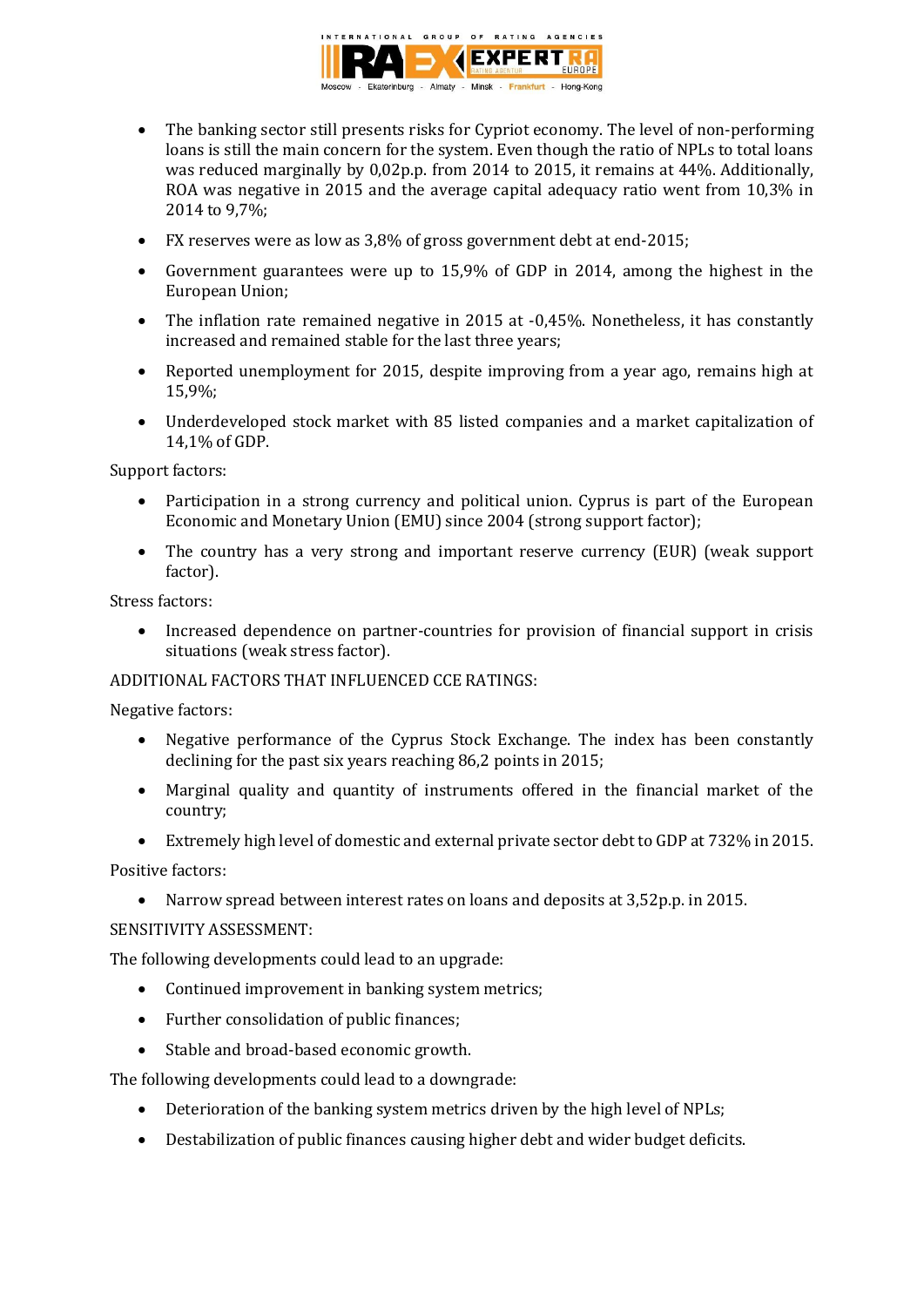

"Cyprus 'BB-' ratings are mainly supported by its outstanding fiscal and economic turnaround since the IMF and the European Stability Mechanism (ESM) program was introduced in 2013. Public finances have substantially improved showing stabilized government debt levels as well as a narrow budget deficit. In addition, real GDP growth exceeded expectations in 2015 and banks' capitalization and liquidity metrics improved vastly. These factors allowed the country to exit the adjustment program earlier than expected.

However, the steep levels of NPLs in the banking system and the still significant amount of government debt, combined with high domestic and external private debt and a negative net external investment position contributed negatively to the rating." - Clarified Hector Alvarez, Expert of Rating-Agentur Expert RA GmbH.

Responsible expert: Hector Alvarez, Expert of Rating-Agentur Expert RA GmbH Reviewer: Gustavo Angel, Expert of Rating-Agentur Expert RA GmbH

Research report on Cyprus is available at: [http://raexpert.eu/reports/Research\\_report\\_Cyprus\\_22.04.2016.pdf](http://raexpert.eu/reports/Research_report_Cyprus_22.04.2016.pdf)

Next scheduled rating publication: 14 October 2016. The full sovereign rating calendar can be found at [http://raexpert.eu/sovereign.php#conf-tab-5.](http://raexpert.eu/sovereign.php#conf-tab-5)

For further information contact:

**Rating-Agentur Expert RA GmbH** Walter-Kolb-Strasse 9-11, 60594 Frankfurt am Main, Germany +49 (69) 3085-45-00 E-mail[: info@raexpert.eu](mailto:info@raexpert.eu) [www.raexpert.eu](http://raexpert.eu/)